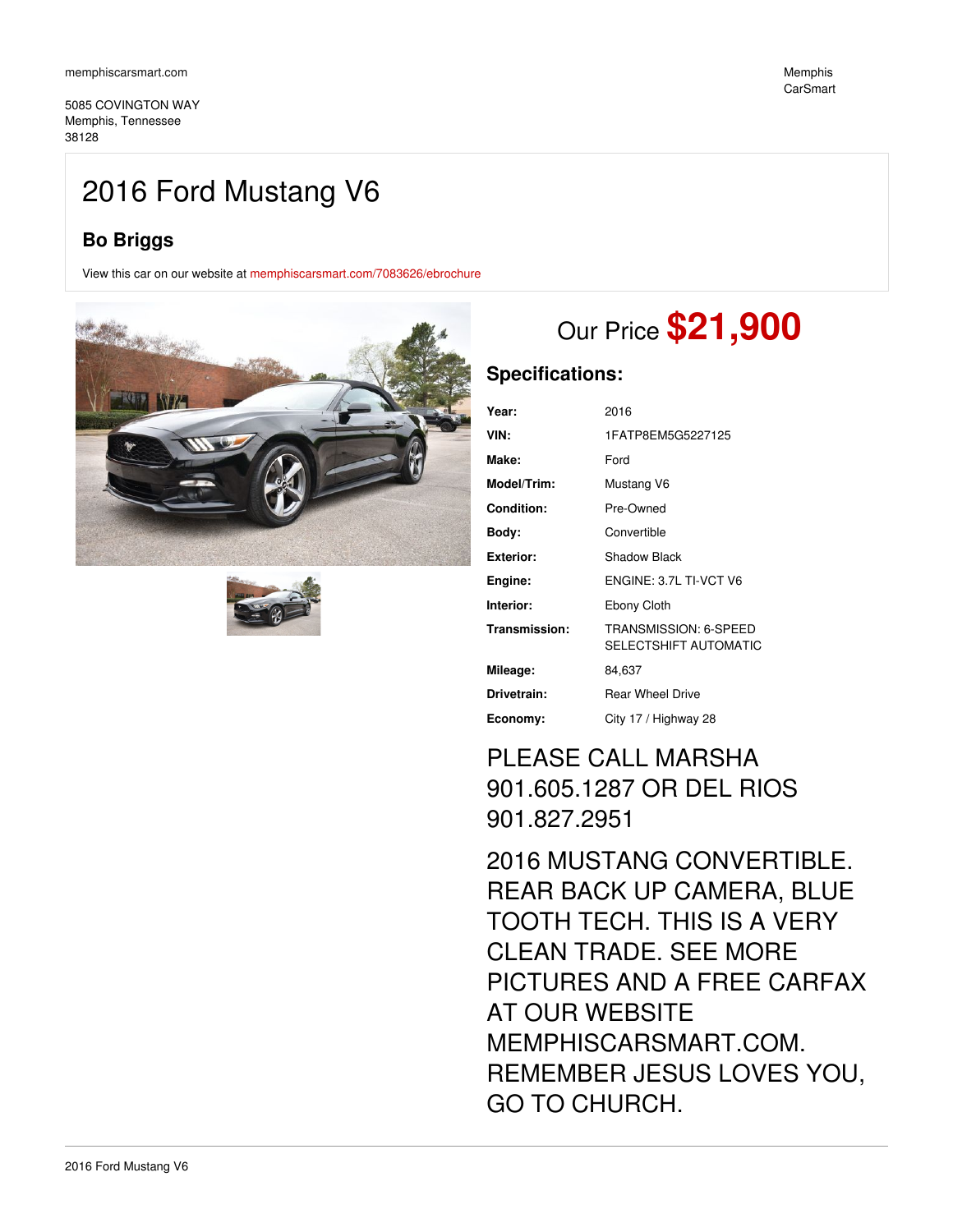Memphis CarSmart - - View this car on our website at [memphiscarsmart.com/7083626/ebrochure](https://memphiscarsmart.com/vehicle/7083626/2016-ford-mustang-v6-memphis-tennessee-38128/7083626/ebrochure)



2016 Ford Mustang V6 Memphis CarSmart - - View this car on our website at [memphiscarsmart.com/7083626/ebrochure](https://memphiscarsmart.com/vehicle/7083626/2016-ford-mustang-v6-memphis-tennessee-38128/7083626/ebrochure)

## **Installed Options**

#### **Interior**

- 2 12V DC Power Outlets- 2 Seatback Storage Pockets- Air Filtration
- Aluminum Gear Shifter Material- Analog Appearance
- Bench Front Facing Cloth Rear Seat Cargo Features -inc: Tire Mobility Kit
- Cargo Space Lights- Carpet Floor Trim and Carpet Trunk Lid/Rear Cargo Door Trim
- Cloth Bucket Seats -inc: 4-way manual driver seat, 2-way manual passenger seat, driver and front passenger memory recline and 4-way adjustable front/2-way adjustable rear head restraints
- Compass- Cruise Control w/Steering Wheel Controls
- Day-Night Auto-Dimming Rearview Mirror- Delayed Accessory Power
- Driver And Passenger Door Bins
- Driver And Passenger Visor Vanity Mirrors w/Driver And Passenger Illumination
- Driver Foot Rest- Driver Seat -inc: Manual Rear Seat Easy Entry
- FOB Controls -inc: Cargo Access and Windows- Fade-To-Off Interior Lighting
- Front Center Armrest- Front Cupholder- Front Map Lights
- Full Carpet Floor Covering -inc: Carpet Front Floor Mats Full Cloth Headliner
- Full Floor Console w/Covered Storage, Mini Overhead Console w/Storage and 2 12V DC Power Outlets
- Gauges -inc: Speedometer, Odometer, Voltmeter, Engine Coolant Temp, Tachometer, Oil Level, Oil Temperature, Trip Odometer and Trip Computer
- Illuminated Locking Glove Box- Interior Trim -inc: Chrome Interior Accents
- Leather/Aluminum Steering Wheel- Manual Air Conditioning
- Manual Tilt/Telescoping Steering Column- Outside Temp Gauge
- Passenger Seat -inc: Manual Rear Seat Easy Entry Perimeter Alarm
- Power 1st Row Windows w/Driver 1-Touch Up/Down
- Power Door Locks w/Autolock Feature- Power Rear Windows
- Proximity Key For Doors And Push Button Start
- Remote Keyless Entry w/Integrated Key Transmitter, Illuminated Entry and Panic Button - Remote Releases -Inc: Power Cargo Access- Seats w/Cloth Back Material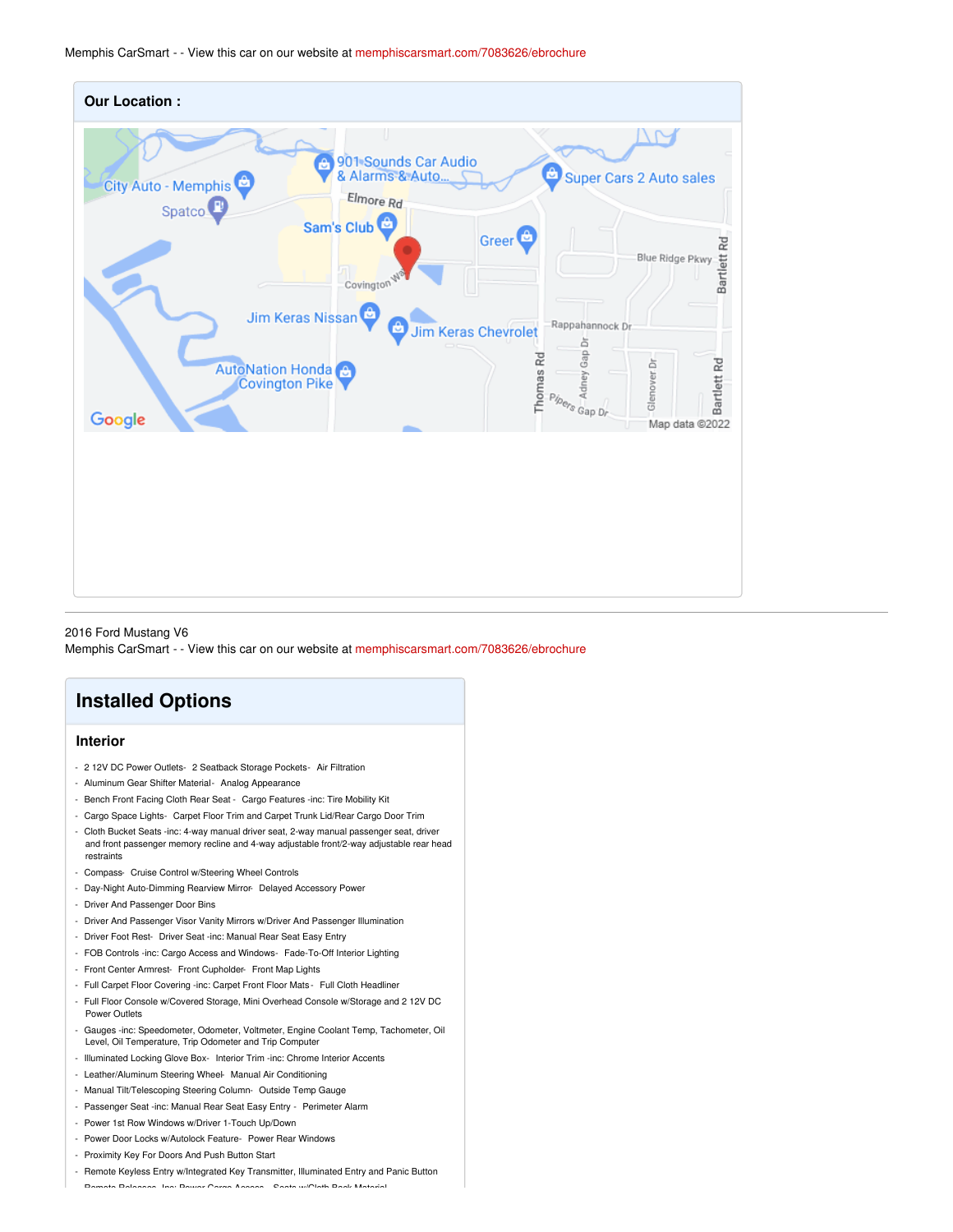- Hemote Heleases -Inc: Power Cargo Access- Seats w/Cloth Back Material
- Securilock Anti-Theft Ignition (pats) Engine Immobilizer- Systems Monitor- Trip Computer

#### **Exterior**

- Wheels w/Locks- Wheels: 17" x 7.5" Sparkle Silver Painted Aluminum
- Trunk Rear Cargo Access- Tires: P235/55R17 BSW AS- Tire Mobility Kit
- Speed Sensitive Variable Intermittent Wipers
- Power Convertible Top w/Lining and Glass Rear Window- Perimeter/Approach Lights
- Light Tinted Glass- LED Brakelights- Galvanized Steel/Aluminum Panels
- Fixed Rear Window w/Defroster- Clearcoat Paint- Body-Colored Rear Bumper
- Body-Colored Power Side Mirrors w/Convex Spotter and Manual Folding
- Body-Colored Front Bumper- Body-Colored Door Handles- Black Side Windows Trim
- Black Grille
- Auto On/Off Projector Beam High Intensity Low/High Beam Headlamps w/Delay-Off

#### **Safety**

- 2 12V DC Power Outlets- 2 Seatback Storage Pockets- Air Filtration
- Aluminum Gear Shifter Material- Analog Appearance
- Bench Front Facing Cloth Rear Seat Cargo Features -inc: Tire Mobility Kit
- Cargo Space Lights- Carpet Floor Trim and Carpet Trunk Lid/Rear Cargo Door Trim
- Cloth Bucket Seats -inc: 4-way manual driver seat, 2-way manual passenger seat, driver and front passenger memory recline and 4-way adjustable front/2-way adjustable rear head restraints
- Compass- Cruise Control w/Steering Wheel Controls
- Day-Night Auto-Dimming Rearview Mirror- Delayed Accessory Power
- Driver And Passenger Door Bins
- Driver And Passenger Visor Vanity Mirrors w/Driver And Passenger Illumination
- Driver Foot Rest- Driver Seat -inc: Manual Rear Seat Easy Entry
- FOB Controls -inc: Cargo Access and Windows- Fade-To-Off Interior Lighting
- Front Center Armrest- Front Cupholder- Front Map Lights
- Full Carpet Floor Covering -inc: Carpet Front Floor Mats Full Cloth Headliner
- Full Floor Console w/Covered Storage, Mini Overhead Console w/Storage and 2 12V DC Power Outlets
- Gauges -inc: Speedometer, Odometer, Voltmeter, Engine Coolant Temp, Tachometer, Oil Level, Oil Temperature, Trip Odometer and Trip Computer
- Illuminated Locking Glove Box- Interior Trim -inc: Chrome Interior Accents
- Leather/Aluminum Steering Wheel- Manual Air Conditioning
- Manual Tilt/Telescoping Steering Column- Outside Temp Gauge
- Passenger Seat -inc: Manual Rear Seat Easy Entry Perimeter Alarm
- Power 1st Row Windows w/Driver 1-Touch Up/Down
- Power Door Locks w/Autolock Feature- Power Rear Windows
- Proximity Key For Doors And Push Button Start
- Remote Keyless Entry w/Integrated Key Transmitter, Illuminated Entry and Panic Button
- Remote Releases -Inc: Power Cargo Access- Seats w/Cloth Back Material
- Securilock Anti-Theft Ignition (pats) Engine Immobilizer- Systems Monitor- Trip Computer

#### **Mechanical**

- 16 Gal. Fuel Tank- 3.15 Axle Ratio
- 4-Wheel Disc Brakes w/4-Wheel ABS, Front And Rear Vented Discs, Brake Assist and Hill Hold Control
- 60-Amp/Hr Maintenance-Free Battery w/Run Down Protection
- Dual Stainless Steel Exhaust w/Chrome Tailpipe Finisher
- Electric Power-Assist Speed-Sensing Steering- Engine: 3.7L Ti-VCT V6
- Front And Rear Anti-Roll Bars- Gas-Pressurized Shock Absorbers
- Mechanical Limited Slip Differential- Multi-Link Rear Suspension w/Coil Springs
- Rear-Wheel Drive- Strut Front Suspension w/Coil Springs
- Transmission: 6-Speed Manual -inc: reverse lockout pull ring

### **Option Packages**

#### **Factory Installed Packages**

ENGINE: 3.7L TI-VCT V6

-

-

\$1,195 TRANSMISSION: 6-SPEED SELECTSHIFT AUTOMATIC -inc: paddle shifters, Leather-Wrapped Shift Knob, Remote